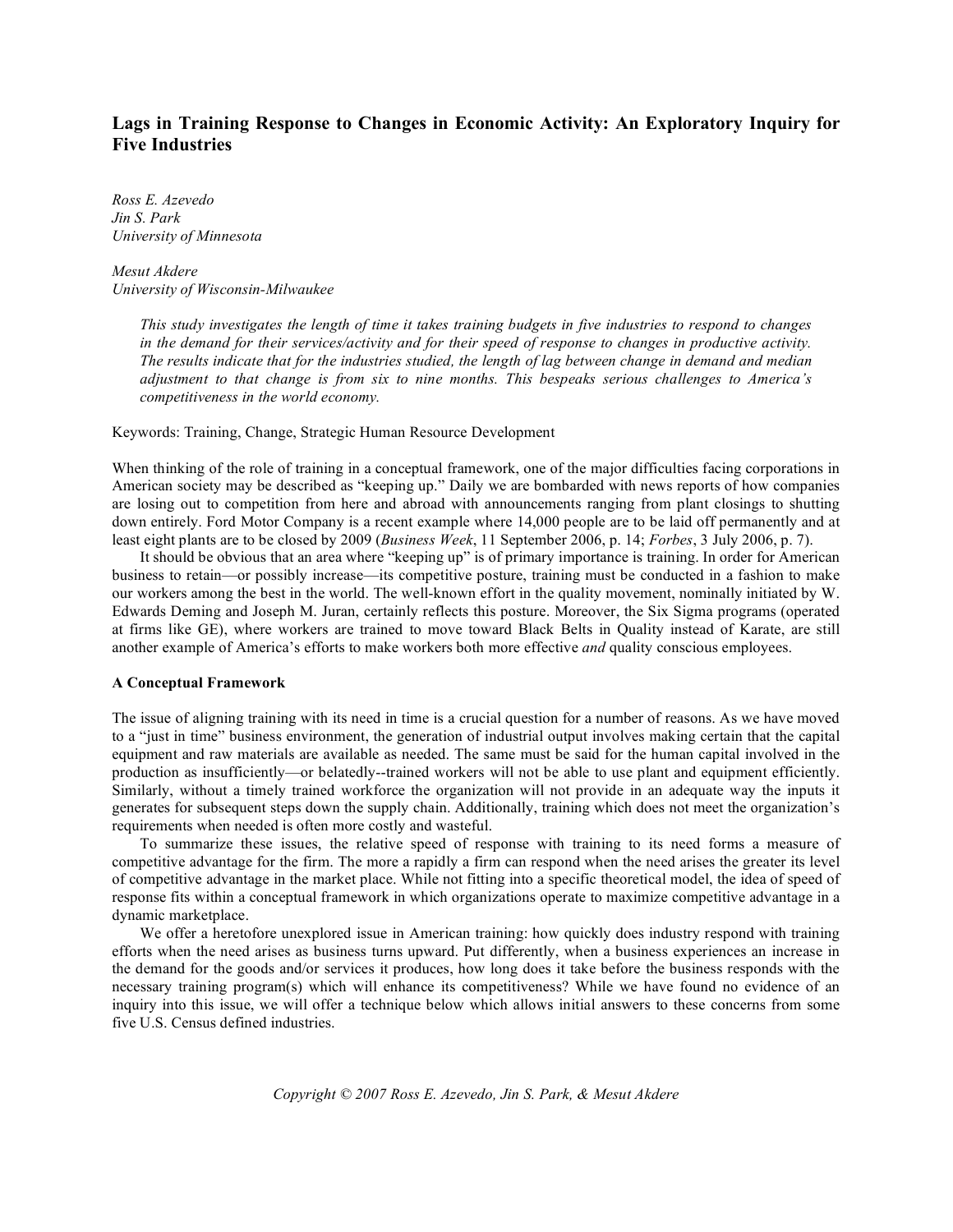## **Measuring Lags in Training—A Technique**

There are a host of reasons why training may lag behind economic activity in the firm and industry. A firm may be unsure as to whether an increase in demand will "stick," delaying its training efforts until it is sure. A firm may hold back on training because it has insufficient capital in place and must delay until new technology arrives. A firm may be planning on/working toward expanding in other markets and be caught off guard when demand surges for an output it no longer believed to be an active participant in the market. A firm…..

While the above list could be extended, what is known about such "delaying causes" in the lags between output increases and response to them is that the wait generally follows a geometric lag (Koyck, 1954)….particularly when measured on an aggregated basis. What this means is that those factors which move a firm to delay its investment in the training decision tend to have their greatest impact in the initial period and then trail off in successive periods. This trailing off is largely due to the other effects (some of which are mentioned above) which are working in the instant period(s) and the interactions of all effects from all time periods. While there may be some variation in the lag patterns of individual firms—and lag structures such as the Almon or adaptive expectation lags or the stock adjustment approach might be used--these tend to wash out when industry-wide data are assessed. What this means is that, while the geometric decline of Koyck (1954) provides the best assessment at the level of data utilized here, other approaches may work with individual firm data. The upshot of this approach, however, is that while it is true that the geometric declining effect conceptually is appropriate it also is infinite in length, we would like to be able to limit its impact to a measurable period of time and will do so for this analysis.

What this implies is that we need to consider the impact of any change in the level of economic activity on training as being measured by an equation of the following form:

(1) 
$$
T_t = +\beta_0 O_t + \beta_1 O_{t-1} + \beta_2 O_{t-2} + ... + \beta_n O_{t-n} + t
$$

which simply says that the training in time t  $(T_t)$  is a function of the Output in time t  $(O_t)$  and Output in each of the previous time periods  $(e.g., t-1, t-2, \ldots, t-n)$ .

We then identify a weight, termed  $\lambda$  such that  $0 < \lambda < 1$  which captures the geometric nature of the decline in the following form and allows us to use/assess a constant/stable coefficient:

(2) 
$$
T_t = +\beta_0 O_t + \beta_0 \lambda O_{t-1} + \beta_0 \lambda^2 O_{t-2} + ... + \beta \lambda^n O_{t-n} +
$$

The remaining difficulty with this equation/approach is that it is still one with an infinite time horizon which means that it is unobservable / unmeasurable in reality. The transformation by Koyck (1954), however, allows us deal with these infinite observations. We start with the equation/relationship noted above lagged one time period:

(3) 
$$
T_{t-1} = + \beta_0 O_{t-1} + \beta_0 \lambda O_{t-2} + \beta_0 \lambda^2 O_{t-3} + ... + \beta_{n-1} \lambda^{n-1} O_{\tau-n-1} + ...
$$

We multiply our third equation by  $\lambda$  and obtain:

(4) 
$$
\lambda T_{t-1} = \lambda + \lambda \beta_0 O_{t-1} + \beta_0 \lambda^2 O_{t-2} + \beta_0 \lambda^3 O_{t-3} + ... + \beta_{n-1} \lambda^{n-1} O_{t-n-1} + \lambda_{t-1}
$$

We now subtract (4) from (2) with the result:

(5) 
$$
T_t - \lambda T_{t-1} = (1-\lambda) + \beta_0 O_t + (t_{t-1})
$$

which becomes through reduction:

(6) 
$$
T_t = (1 - \lambda) + \beta_0 O_t + \lambda T_{t-1} + v_t
$$
 where  $v_t = (t_0, t_0)$ 

The above, which is called the *Koyck Transformation* (1954), leads to an equation which is measurable in current values of Output and previous values of Training, and allows for an empirical assessment of the lags associated with response to changes in demand….we now turn to such an assessment.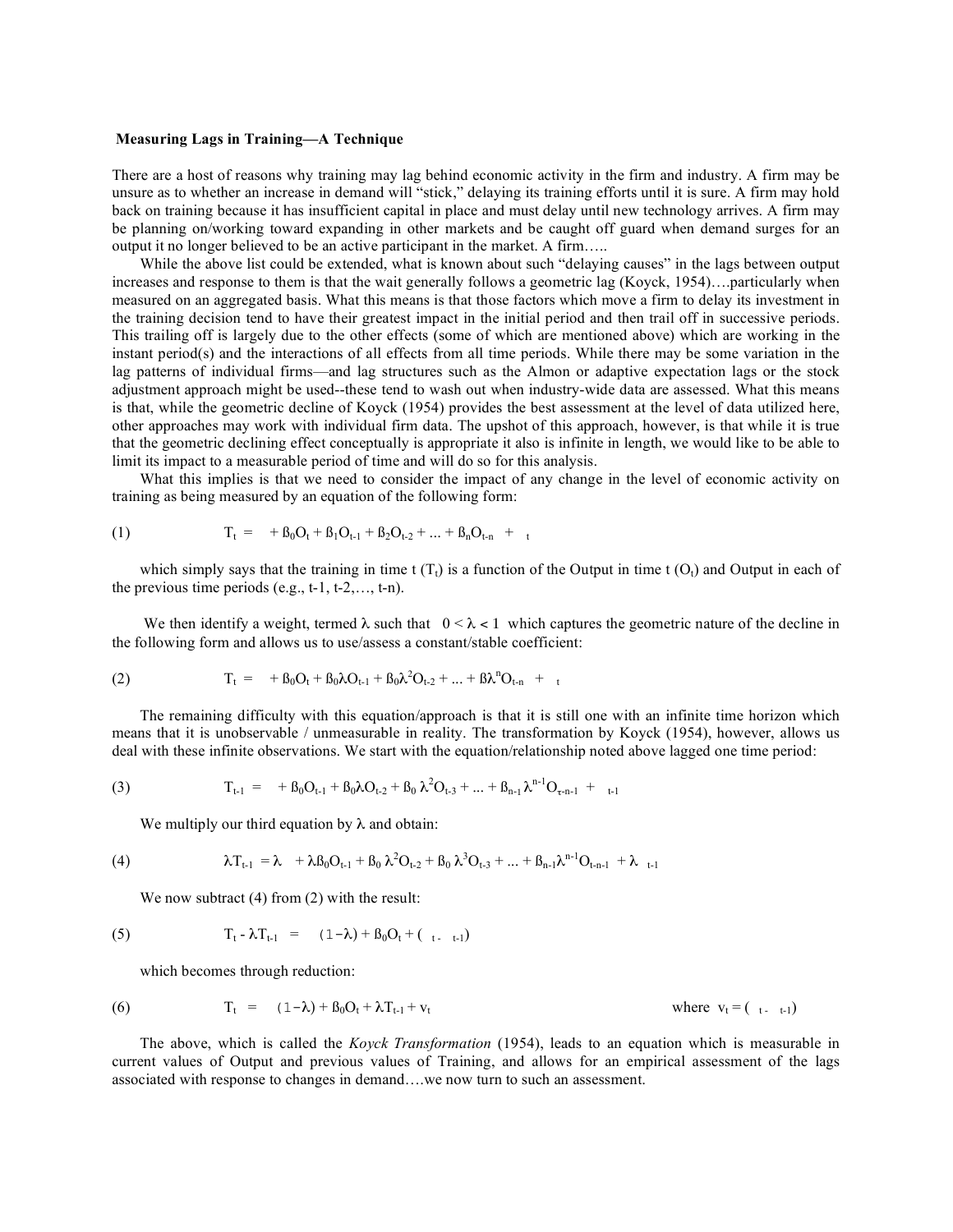#### **Measuring Lags in Training—An Exploratory Assessment**

In applying this technique empirically to questions of training, there are types/levels of analysis we can pursue. The first involves what might be termed the U.S. Census Bureau's approximation to sales, Gross Domestic Product (Originating in an Industry) or GDPO. This measure reports what has been sold by an industry for a specific period (e.g., year, quarter) as a contribution to the Gross Domestic Product (GDP) of the entire country. For an individual industry this is the closest proxy available for sales.

The second Census Bureau measure is Value Added which is a proxy for the production activity in an industry. This measure is more specifically related to the direct economic/productive activity in an industry. This is because changes in demand, as measured by Gross Domestic Product, can be responded to through inventory adjustments, trans/cross shipments and other means while changes in production/value added do require productive activity which will need the efficient and capable efforts of trained employees.

For this study, training data on an industry basis were taken from the annual surveys reported in the magazine *Training.* Each year this magazine provides measures on training on an industry basis; for the instant study we were able to use data from the years 1989 - 1998 for some five Census defined industries. Data complications/availability limited the study and thus make it exploratory. That is, while we know there are data from this source covering more industries and a longer time period, they were not available to us in a way which made them usable for this study.

The second source of data is the quinquennial economic censuses completed by the Bureau of the Census, U.S. Department of Commerce, every five years (e.g., 1987, 1992) as well as industry data on real and current dollar Gross Domestic Output from the Bureau of Economic Analysis of the U.S. Commerce Department and published annually. These sources provide, for firms of 100 or more employees, data on Sales/Gross Domestic Product and Production/Value Added.

For each of five Census industries, two regressions were run using the Koyck transformation of equation 6 above. One estimation utilized the sales data as the independent variable and the other used the production data as the independent variable; in each case training budgets from *Training* magazine constituted the dependent variable. The results of these five pairs of regressions are reported in Table 1.

| Industry                           | Sales / Gross Domestic Product |       |       | Production / Value Added |       |       |
|------------------------------------|--------------------------------|-------|-------|--------------------------|-------|-------|
|                                    | B <sub>0</sub>                 | λ     |       | B <sub>0</sub>           | λ     |       |
| Manufacturing                      | 208.2                          | 0.342 | 0.466 | 202.2                    | 0.311 | 0.462 |
| Finance, Insurance and Real Estate | 543.1                          | 0.419 | 0.832 | 305.8                    | 0.417 | 0.842 |
| Transportation                     | $-768.4$                       | 0.493 | 0.562 | $-1277.8$                | 0.271 | 0.605 |
| <b>Business Services</b>           | $-114.9$                       | 0.135 | 0.126 | $-86.2$                  | 0.159 | 0.135 |
| <b>Educational Services</b>        | 15870.1                        | 0.321 | 0.418 | 6266.2                   | 0.348 | 0.449 |

Table 1. *Computed ß0,* λ, *and r* <sup>2</sup> *From Regressions Estimating Training Lag on Five Industries; After Koyck Transformations*

*Note.* Computed Coefficients for Industry Regressions, 1989 – 1998.

These results provide some interesting insight into industrial behavior with respect to responses by these industries to changes in the output measures used. Consider first the  $\beta_0$  values estimated. One clear result is that three of the industries adjust training expenditures in parallel with output changes—Manufacturing; Finance, Insurance and Real Estate; and Educational Services. What is perhaps more interesting is that two of the industries—Transportation and Business Services—show negative responses (i.e., negative  $B_0$ ) to output changes. Put differently, this means that they end up cutting back/slowing down on the rate of growth of training expenditures when the see economic expansion and increase the rate when business slows down. While these latter results may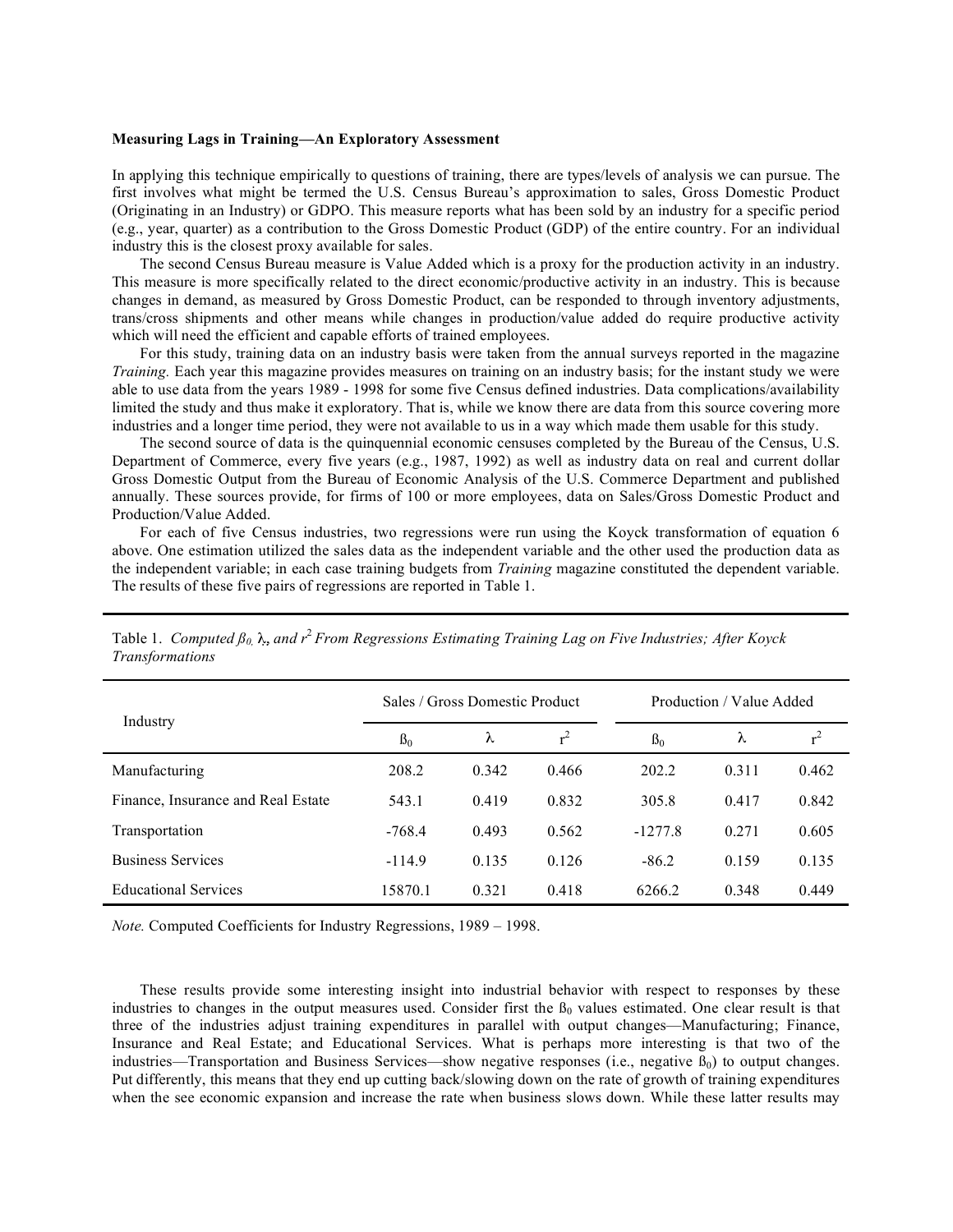seem counterintuitive, they may be necessitated by characteristics of these industries which are beyond the scope of this investigation.

The coefficients for  $\lambda$  are what would be expected, larger with respect to sales/gross domestic product and smaller with respect to value added. The implications of this will be evident from the discussion which follows. But first a slight digression.

We know from Gujarati (2003) that

$$
(7) \t\t Median Lag = -(Log 2/Log \lambda)
$$

which means that we can derive the median length of adjustment period for each of our industries in response to changes in sales and production. Put differently, it is possible to determine through the use of equation 7 how long it takes each of the five industries investigated to get half-way to complete adjustment to the motivating change. We note that because the estimating relationship involves conceptually an infinite number of time periods and is geometric in nature it would not be possible to make statements about when total adjustment occurs. But the medians hold valuable insights and are reported in Table 2 by solving equation 7 using the λ from each of the estimated equations of Table 1. Estimates of other periods of time are available but, since they are in a relative sense parallel to the estimates reported here, they are reported.

| Table 2. Median Length of Response in Training Activity to Two Measures of Industry Output--Sales and Value |  |  |  |
|-------------------------------------------------------------------------------------------------------------|--|--|--|
| Added--in Five Industries; Using Koyck Transformation Regression Results and Calculated Using Equation 7    |  |  |  |

|                                 | Median Length of Response Time, In Months, Due to Change |                          |  |  |  |
|---------------------------------|----------------------------------------------------------|--------------------------|--|--|--|
| Industry                        | Sales / Gross Domestic Product                           | Production / Value Added |  |  |  |
| Manufacturing                   | months<br>7.7                                            | months<br>7.3            |  |  |  |
| Finance, Insurance, Real Estate | 9.6 months                                               | 9.5<br>months            |  |  |  |
| Transportation                  | 11.7<br>months                                           | 64<br>months             |  |  |  |
| <b>Business Services</b>        | 4.5 months                                               | 4.2<br>months            |  |  |  |
| <b>Educational Services</b>     | months<br>79                                             | months<br>7.3            |  |  |  |

*Note.* Number of months calculated from fractions of years derived by use of Equation 7. Thus, an estimated lag of 0.642 years would be translated into 7.7 months. Source: Computed from Regression Results for Industry Regressions

First of all from Table 2 we see that the industries take longer to respond to changes in sales than they do to changes in production (a result of the larger  $\lambda$  estimates for sales than those for production noted above). This is logical as was discussed earlier; it is possible to respond to changes in sales in a variety of ways before it is necessary to ramp up production. When one becomes seriously involved in generating more output it will demand more training.

The second issue raised by Table 2 is the length of time it takes these individual industries to respond or "catch up" with their training activities. The shortest median adjustment period was over four months for Business Services; the longest was Transportation which took almost a year to be half way to adjusting to a change in sales. Note that most industries took from seven to nine months to adjust their training just half way in response to market and production factors. What is interesting is that the "length" of lag is directly related to the stability of training in an industry. Thus, Business Services has the most stable training expenditures of this group; Transportation the most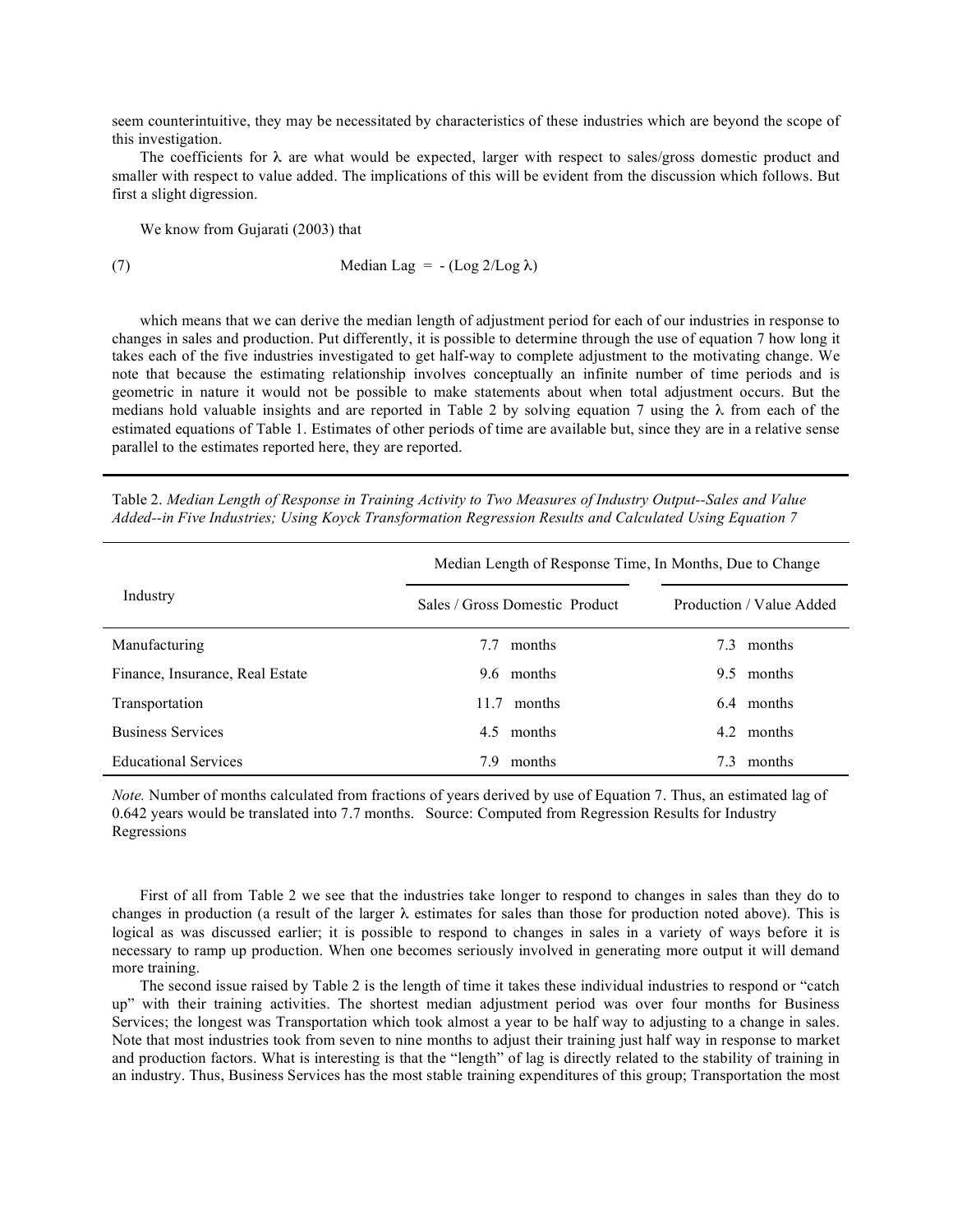variable. Put differently, Business Services expenditures on training are more "anticipatory" while those of Transportation are more "reactive."

# **Summary, Limitations, Implications, and Conclusions**

This study has used the Koyck Transformation to investigate the length of time it takes for "industries" to respond to changes in the demand for their output. While the study is only a first approximation, it has demonstrated that median lags between the input and the change in training activity generally involve a six to nine month delay. Certainly this is a lag which means the industry is behind the power curve for a substantial period of time and, in some cases, may mean that it never catches up let alone "keeps up."

Several factors must be considered here. These industries are at substantially aggregated levels; thus manufacturing would include (among others) automobiles, textiles, computers, beverages, and ship building. Each of these more focused industries would reflect lags as well……although they are likely to be even wider in range than is reported here as these numbers represent an "average" in some sense. This implies that the lags may be incredibly long in some cases—perhaps extending for two or more years—while for others the lag may be a month or less. Work here, depending on availability of more "micro" data would be desirable.

Obviously, this study is an introductory one and needs to be expanded in many ways. More data--both for additional years and more industries--would be a valuable step and is a project currently under way. Hopefully it will be possible to obtain sufficient data for a study of three decades rather than one……more time will increase the power of the results. Moreover, with more data it may be possible to assess other lags than the geometric lag of the Koyck formulation although statistical results do indicate it is a very good fit for this purpose.

Another approach to this investigation would involve the use of more robust statistical techniques. The use of ordinary least squares herein runs the risk of statistical bias in estimating the relationships due to the presence of a lagged dependent variable. Further investigation will involve the use of non-linear and maximum likelihood techniques to ascertain different aspects of the relationships studied.

As a field that is closely concerned with employee training, the findings of this study are of significant importance strategically. The findings further HRD's mission to become a strategic business partner. Understanding industry dynamics and adequately interpreting these trends will help HRD to play a significant role in strategically preparing the human capital the organization will need. HRD must not just be an advocate for training; it must advance the strategic importance of training in anticipating business dynamics and work to get training out in front of the business needs. After all, organizations that lead the way through the rough and tumble of markets are those that have the necessary human capital and an organizational culture that fosters organizational learning. This study thus provides a good example of how HRD research can inform the practice and provide strategic guidance and direction in the halls of power within the organization. If firms/industries lag in their response to the market as is illustrated in these results, HRD can perform the important strategic functions of pointing this out and providing the necessary insight to correct the situation.

In sum, we note this exploratory investigation is intended to open a door on an issue of competitive advantage at the firm, industry, and economy level--how long does it take to respond with the appropriate and necessary training in order to remain competitive in the world economy. Results from this inquiry, which deal with but five industries for a decade of time, are only preliminary answers to the questions raised. But the importance of response is crucial in a world where competition faces the firm from a host of directions. It is hoped that more investigation and more dialogue will expand the use of these results and the others which come forth from the process.

### **References**

Industry report. (1984, October). *Training, 21*(10), 12-66. Industry report. (1986, October). *Training, 23*(10), 26-63. Industry report. (1991, October). *Training, 28*(10), 31-59. Industry report. (1992, October). *Training, 29*(10), 25-55. Industry report. (1993, October). *Training, 30*(10), 29-60. Industry report. (1994, October). *Training, 31*(10), 29-64. Industry report. (1995, October). *Training, 32*(10), 37-82. Industry report. (1996, October). *Training, 33*(10), 41-79. Industry report. (1997, October). *Training, 34*(10), 33-75. Industry report. (1998, October). *Training, 35*(10), 43-76. Industry report. (1999, October). *Training, 36*(10), 37-81.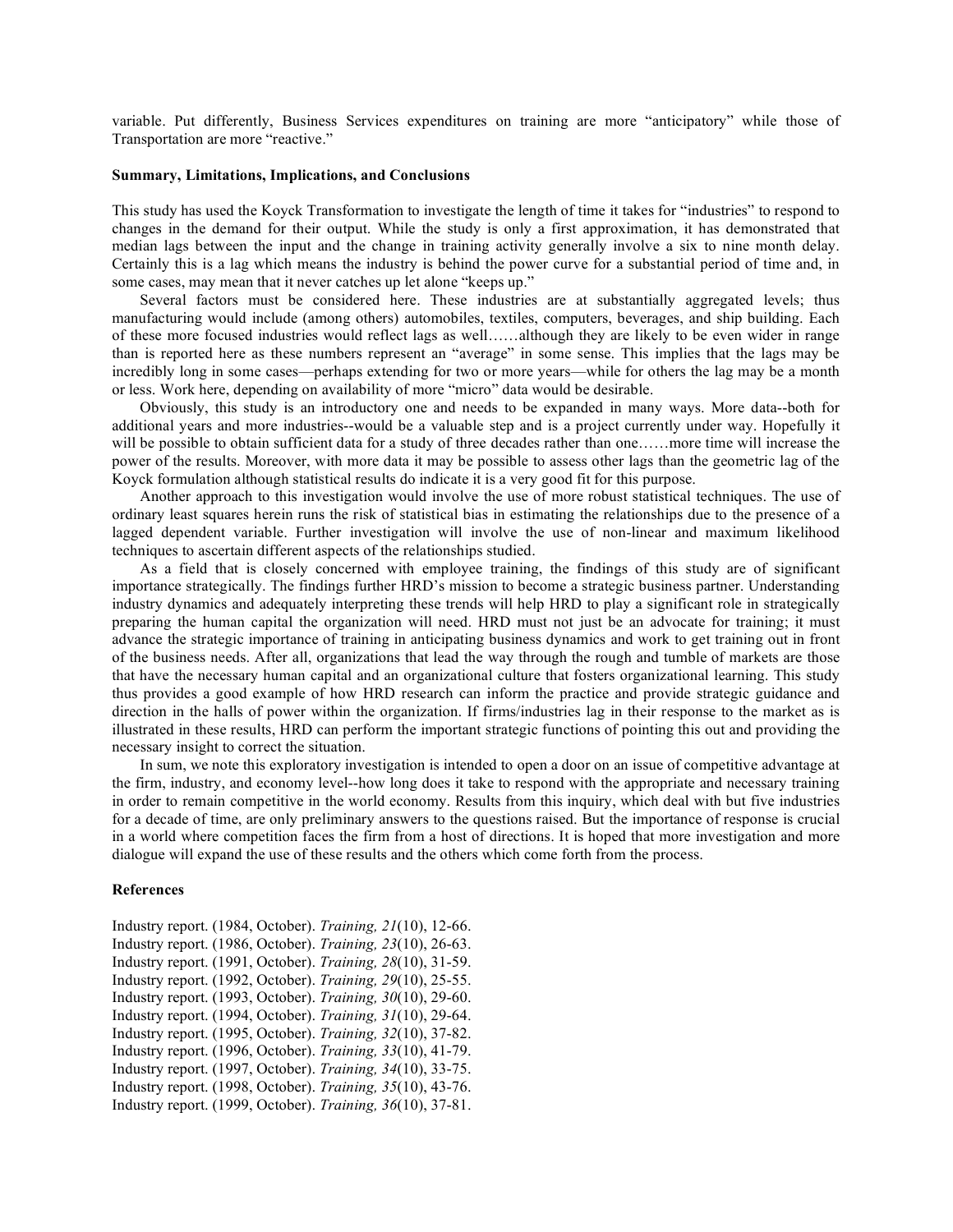Industry report. (2000, October). *Training, 37*(10), 45-94.

Training budgets: Where does the money go. (1982, October). *Training. 19*(10), 36-45.

- Acemoglu, D., & Pischke, J. (1998). Why firms train? Theory and evidence. *Quarterly Journal of Economics*, *113*(1), 79-119.
- Akdere, M. (2003). Action research paradigm in the field of training and development. *Journal of European Industrial Training, 27*(8), 413-422.
- Azevedo, R. E., & Smayling, M. M. (1997). Training and the decade of the 1980's: Did we spend what we said we were spending? *The Proceedings of Academy of Human Resource Development.*
- Becker, G. S. (1975). *Human Capital: A Theoretical and Empirical Analysis, With Special Reference to Education.* Chicago, IL: University of Chicago Press.
- Ben-Porath, Y., (1967). The production of human capital and the life cycle of earnings. *Journal of Political Economy, 75*(2), 352-365.
- Besanko, D., Dranove, D. & Stanley, M. (1996). *Economics of Strategy.* New York: John Wiley & Sons, Inc.
- Feuer, D. (1985). Training magazine's industry report. *Training, 22*(10), 24-53.
- Feuer, D. (1988). Training magazine's industry report. *Training, 25*(10), 31-60.
- Galvin, T. (2001). Industry report. *Training, 38*(10), 40-75.
- Galvin, T. (2002). Industry report. *Training, 39*(10), 24-73.
- Galvin, T. (2003). Industry report. *Training, 40*(10), 21-45.
- Geber, B. (1987). Training budgets: Still healthy. *Training. 24*(1), 9-50.
- Gordon, J. (1986). Training magazine's industry report. *Training, 23*(10), 26-63.
- Griliches, Z. (1997). Education, human capital, and growth: A personal perspective*. Journal of Labor Economics, 15*(1), S330-S334.
- Gujarati, Damodar N. (2003). *Basic Econometrics*, *4th Ed.* (Boston: Mc-Graw Hill).
- Hayward, G., & Fernandez, R. M. (2004). From core skills to key skills: fast forward or back to the future? *Oxford Review of Education, 30*(1), 117-146.
- Koyck, L.M., (1954). *Distributed Lags and Investment Analysis*, Amsterdam: North Holland Publishing Company.
- Lee, C., et al., (1990). Industry report. *Training, 27*(10), 29-69.
- Long, M., Carpenter, P., & Hayden, M. (1999). *Participation in Education and Training 1980-1994*. Victoria, Au: The Australian Council for Educational Research Ltd, 145 pp. Reprinted as Participation in Education  $\&$ Training 1980-1994*, Education & Training, 13*(9), 1-135.
- Mathews, R.C.O. (1986). The economics of institutions and the sources of economic growth. *Economic Journal*, *96*(4), 903-918.
- McCain, M. (1999). Scaling the great wall. *Training & Development*, *53*(7), 38-43.
- Mincer, J. (1974). *Schooling, Experience, and Earnings*. New York, Columbia University Press.
- Oberle, J., et al., (1989). Industry report. *Training, 28*(10), 31-76.
- Studenmund, A. H. (1997). *Using Econometrics, 3rd Ed.* Reading, MA: Adddison-Wesley Educational Publishers.
- Umeshima, M. & Dalesio, R. (1993). The grass was greener. *Training & Development*, *47*(3), 31-33.
- U.S. Training Census and Trends Report. (1983, Octorber). *Training, 20*(10), 30-68.
- U.S. Bureau of the Census, U. S. Department of Commerce. (1985). 1982 Census of Manufactures, Subject Series, MC82-S-1, Washington, D.C.: U. S. Government Printing Office.
- . (1991). *1987 Census of Manufactures*, *Subject Series*, *MC87-S-1*. Washington, D.C.: U. S. Government Printing Office.
- . (1994). *1992 Census of Manufactures*, *Preliminary Report*, *Summary Series*. Washington, D.C.: U. S. Government Printing Office.
- . (2001). *1997 Economic Census, Manufacturing*, *Subject Series*, *EC97M315-GS*, (Web Version, Retrieved August 24, 2006, Census Bureau).
	- . (1985). *1982 Census of Retail Trade*, *Industry Series*, *Establishment and Firm Size*, *RC82-1-1*. Washington, D.C.: U. S. Government Printing Office.
- . (1990). *1987 Census of Retail Trade*, *Subject Series*, *Establishment and Firm Size*, *RC87-S-1*. Washington, D.C.: U.S. Government Printing Office.
- . (1995). *1992 Census of Retail Trade*, *Subject Series*, *Establishment and Firm Size*, *RC92-S-1*. Washington, D.C.: U.S. Government Printing Office.
- . (2000). *1997 Economic Census*, *Retail Trade*, *Subject Series*, *Establishment and Firm Size* (*Including Legal form of Organization*), *EC97R44S-SZ*, (Web Version, Retrieved August 24, 2006, Census Bureau).